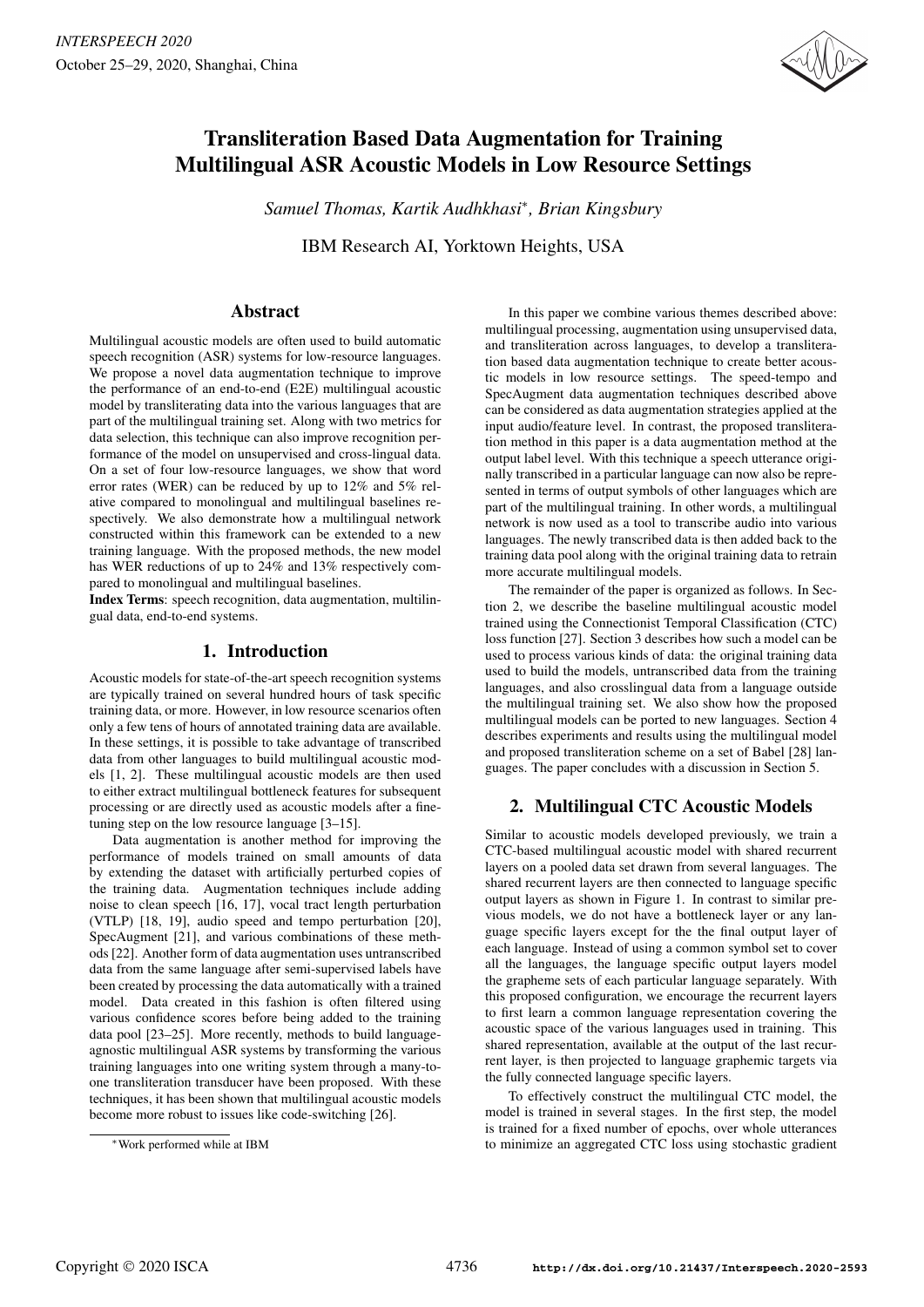

Figure 1: *Schematic of the proposed multilingual AM*

descent. This loss is a sum of the individual CTC losses at the output of each of the language specific layers. In the next training stage, the model is further improved with "soft forgetting" where an additional mean-squared error term ("twin loss") is incorporated to the training loss function [29]. In a third training step, the final multilingual model is constructed by integrating a "guided loss" term with the CTC loss term [30].

For the training procedure outlined above to be effective, it is important to augment the training data appropriately. Data augmentation has traditionally been done at two levels in the proposed multilingual training framework. In an offline setting, multiple copies of the multilingual data are first created using speed and tempo perturbation  $(0.9 \times$  and  $1.1 \times)$ . Additionally, SpecAugment [21] is employed on the fly to further increase the diversity of the training data.

### 3. Transliterating Multilingual Data

As described earlier, we now use the trained multilingual network to transcribe multilingual data into various languages.

### 3.1. Transliterating training data

Multilingual data is transliterated by passing acoustic features for each utterance through a trained network and collecting outputs at each of the language specific outputs. When a multilingual network is trained on  $N$  languages, for each utterance forward passed through the network,  $N$  language specific outputs can be derived. If an utterance being processed is from the set of training languages, the outputs at the corresponding language specific layer will be a transcription of the utterance in terms of the original language, while the outputs at the other  $(N - 1)$ language specific layers will be transliterations of the utterance into the other training languages. To produce these transliterations, we perform greedy decoding without a language model, removing only symbol repetitions and the blank symbol. This relaxes any language specific constraints during the transliteration process and allows for grapheme sequences not present in a language to be produced when transliterating across languages. Given that for an utterance,  $(N - 1)$  new label sequences can be generated, this method has the potential to generate an  $N \times (N - 1)$  fold data augmentation.

#### 3.2. Measuring the quality of transliterated data

Finding a suitable measure to select reliable data from a potentially large pool of transliterated data is crucial to the use of transliterated data for training. Unlike automatic transcriptions, whose quality can be measured against reference transcripts, there is no straightforward measure of transliteration quality, given that the output labels for an utterance are now in a different language. In our training framework, each utterance in the pool of multilingual data has a transcript only in the original spoken language and not in the other languages used to train the multilingual network. It is therefore necessary to develop a measure that is indicative of whether a transliterated utterance is being well represented with the symbol set of the language into which it has been transliterated, without any reference transcript for the utterance in the transliterated language.

We propose two metrics that can be used to measure the usefulness of a transliterated outputs:

- 1. Symbol count of transliterated output (SC): This measure is a simple count of the number of symbols in the transliterated output of an utterance. When an utterance is being transliterated into a language different from the spoken language, it is possible that the acoustic signal cannot be very well represented with symbols from the target language. We hypothesize that for utterances which have been effectively transliterated, more symbols will likely be produced by the network, compared to utterances which are poorly transcribed because of language mismatch.
- 2. Ratio of symbol count in a transliterated language to symbol count of the reference transcript (SR): This measure compares the number of symbols in the transliterated output to the number of symbols in the utterance's original reference transcript. Although it is unlikely that every symbol in the original spoken language can be mapped to a symbol in a transliterated language, a higher ratio value can be indicative of a better transliterated output.

An immediate application of creating and selecting transliterated output for data augmentation is with transliterations of the training data itself. In this case, both the measures described above are suitable for use. However, as will be detailed in the following sections, it is possible to also transliterate untranscribed audio from the training languages or even data from languages that are not part of training. In such cases, since a reference transcript will not be available, the ratio based metric cannot be used. The symbol count metric is however still useful in those settings. Both of the metrics described above do not use traditional posterior word or symbol confidences for the reason that CTC posteriors are often peaky, and hence not reliable confidence measures for use as a selection metric.

#### 3.3. Transliterating untranscribed data

When multilingual training data is being transliterated, the network is in essence reprocessing data that it has already seen, but now with different output labels. With the proposed data augmentation, we hypothesize that the network is probably now able to learn better associations between languages, as a single data set is being presented in multiple languages during training. In a second application, the transliteration scheme can be used to process untranscribed data, hence introducing novel data not yet seen by the network into training. Untranscribed data belonging to the languages used to train the network can be forward passed through the network. The output at the output layer corresponding to the spoken language is a semi-supervised transcription of the utterance. The other network outputs are transliterations of an utterance into the other training languages. If untranscribed data sets are available in all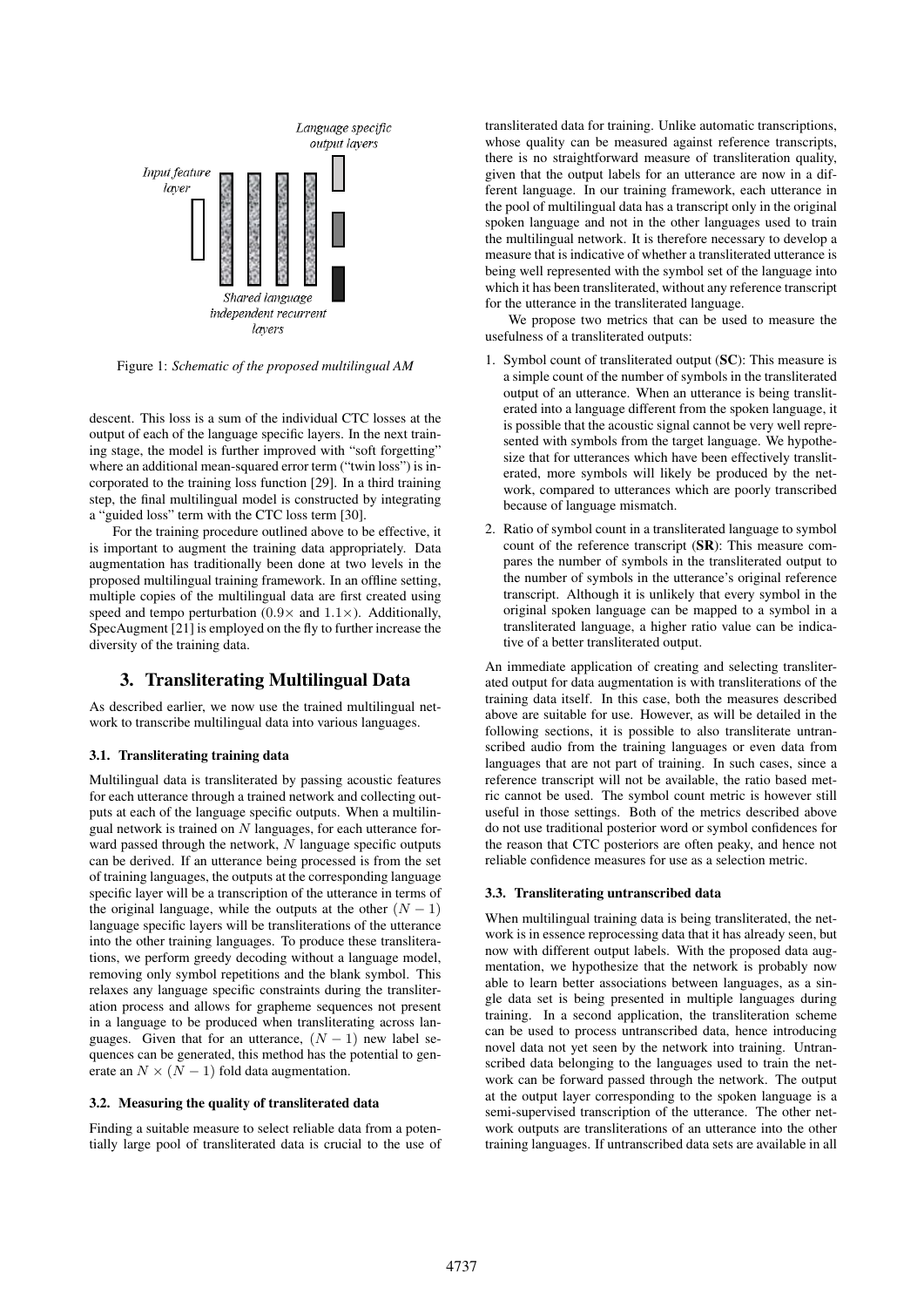the  $N$  training languages, this data augmentation scheme can produce an  $N \times N$  fold data augmentation.

Given that an actual reference is not available, the SR metric described earlier cannot be readily used to select novel data. It can however be modified to be the ratio of the output symbol count in a transliterated language to the semi-supervised output symbol count in the source language, instead of the reference symbol count in the source language. The SC metric on the other hand can be used directly.

#### 3.4. Dealing with crosslingual data

In both the data settings described above, only data from the languages used to train the multilingual network have been used. It is however also possible to process data from completely disjoint languages and use the transliterated data for augmentation. In this setting utterances from outside the  $N$  languages used to train the multilingual network are used. Before the data can be added to the training data pool, the data is transliterated into the  $N$  training languages. If data from  $M$  languages is being used, with this scheme it is possible to create an  $M \times N$  fold data augmentation. For data selection, given that neither reference nor semi-supervised transcripts are available, only the symbol count (SC) based metric can be used.

#### 3.5. Extending to new languages

Multilingual networks have been shown to be useful as pretrained acoustic models in low-resource settings. A low resource acoustic model is constructed with layers initialized from the multilingual model and a new output layer corresponding to the language. The model is then further fine tuned with data just from the low resource language. In the current framework, to port the proposed multilingual model to a new language and allow for data augmentation using transliteration, an extended multilingual model with the new language as an additional data set is instead trained.

Once a low resource language is added to an existing pool of  $N$  languages, a new multilingual model is trained with  $(N + 1)$  language specific layers as described earlier. Given that the new language is part of the new model, the multilingual data pool can now be transliterated to the new language as well. An improved multilingual model is then trained with the additional transliterated data. This procedure can be extended to include multiple new languages.

### 4. Experiments and Results

To demonstrate the efficacy of our proposed transliteration based data augmentation scheme we build CTC based end-toend ASR systems on 4 low resource languages. Resources for these languages — Mongolian (401), Javanese (402), Dholuo (403) and Georgian (404) — were created as part of the IARPA Babel program [28]. The full language packs of each of these languages contain about ∼40 hours of transcribed data. An additional ∼4 hours of data is used as a heldout data set. We present results on ∼10 hour test sets for each of these languages.

Four additional copies of each training data set are first created using speed and tempo perturbation, producing ∼210 hours of data. LSTM based acoustic models are then trained on these augmented data sets. Each of the monolingual acoustic models has 4 bidirectional LSTM layers with 512 units per direction and a final fully connected layer corresponding to a language specific output grapheme symbol set. We use 63, 38, 49, and 40 units for 401, 402, 403, and 404 respectively. After 20 epochs of SGD based training to minimize the CTC loss, the models are trained for 20 more epochs with an additional soft-forgetting loss. The final models are created after 20 more epochs of guided training. SpecAugment is also applied to the input log-mel spectral features to provide on-the-fly data augmentation. We use hyperparameter settings from [29, 30] in these training steps. The language models (LM) used in our experiments are all Kneser-Ney smoothed bigram models.

Table 1: *Model performance (WER%) with transliterated training data*

| Condition        | 401  | 402  | 403  | 404  | Hrs. |
|------------------|------|------|------|------|------|
| $[A1]$ Mono      | 52.0 | 56.2 | 41.8 | 44.4 | 210  |
| [B1] Mult        | 48.4 | 54.3 | 40.7 | 44.0 | 850  |
| [C1] Mult+TL-ALL | 47.9 | 54.0 | 40.5 | 43.7 | 1350 |
| [D1] Mult+TL-FL1 | 46.5 | 52.8 | 39.3 | 42.6 | 1320 |
| [E1] Mult+TL-FL2 | 46.6 | 52.6 | 39.1 | 42.6 | 1050 |
| [F1] Mult+TL-FL3 | 46.0 | 52.7 | 39.1 | 42.4 | 1230 |

Experiment [A1] in Table 1 shows the WER results we obtain for each language when we train separate monolingual models. We then pool the different language sets and train a single multilingual model with shared LSTM layers and language specific output layers. Given that more data is available to train the multilingual model, we increase the number of LSTM layers to 6 keeping all other training parameters the same. Experiment [B1] shows the WER results with the multilingual model. The model already shows significant improvement over the monolingual systems. We now use the trained multilingual system to transliterate the training data. The 401 training data, for example, is now forward passed through the network and outputs at the 402, 403 and 404 language specific output layers are used as transliterations of the 401 data into those languages. We limit the data we process to just the original ∼40 hours of data in each language. This results in ∼480 (40×4×3) hours of transliterated data. Experiment [C1] shows the result of adding all the transliterated data to the training data pool. Although there is a slight improvement we hypothesize that there could be *noisy* data that needs to be filtered out.

In the next set of experiments we explore the use of the two metrics proposed to measure the usefulness of transliterated outputs. Experiment [D1] shows the result of using the symbol count (SC) metric. With this metric we filter out all transliterated utterances with less than 3 symbols in the transliterated output. We also evaluate the usefulness of the symbol ratio (SR) metric. For experiments [E1] and [F1], we sort all utterances by their symbol ratios, i.e. the ratio of the symbol count in a transliterated language to the symbol count of the utterance's reference in the original spoken language. As described earlier, a high ratio value suggests that more symbols were transliterated, suggesting that the symbol set of the language into which the utterance was transliterated can adequately represent the utterance. In experiment [E1], we select 50 hours of transliterated data with the highest SR scores, for each language. For experiment [F1] we increase the amount to 100 hours per language. Both these experiments show the usefulness of the proposed metric as we now obtain more gains by selecting the appropriate data. The final multilingual system [F1] with the transliteration based augmentation and filtering, has a relative improvement of up to 5% over the baseline multilingual system [B1] and 12% over the monolingual system performance in [A1]. All these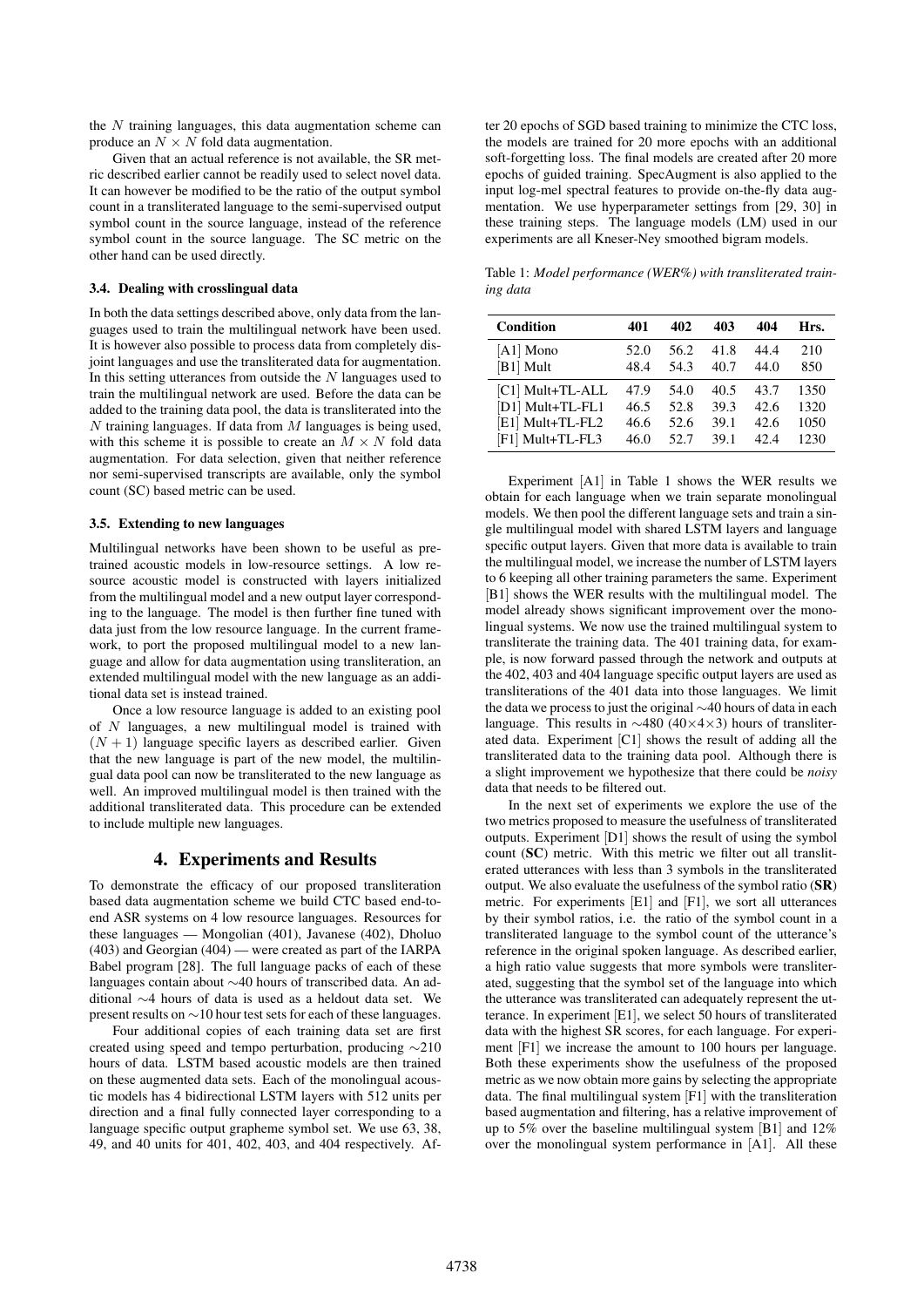gains are realized without introducing novel training data and on top of other input level data augmentation strategies.

Table 2: *Model performance (WER%) with untranscribed training data after transliteration*

| <b>Condition</b> | 401  | 402       | 403   | 404   | Hrs. |
|------------------|------|-----------|-------|-------|------|
| $[A2]$ Mult+ST   | 46.9 | 53.5      | -40.1 | 43.9  | 1000 |
| [B2] Mult+ST+TL  | 45.8 | 52.3 39.1 |       | -42.6 | 1460 |

As described earlier, the proposed transliteration method can not only be used to transform multilingual training data, but can also be applied on untranscribed data. For each of the language packs, 40 hours of additional untranscribed audio is available. This data is forward passed through the baseline multilingual network developed for experiment [B1]. Because reference transcripts are not available, we select transliterated outputs using the SC metric, filtering out all transliterated utterances with fewer than 3 symbols in the transliterated output. We consider transcripts collected at the network outputs corresponding to the same underlying spoken language as semisupervised transcripts. In a first set of experiments we add ∼150 hours of semi-supervised data  $(40\times4)$  into the data pool to train a new multilingual model. Experiment [A2] in Table 2 shows that adding novel data with semi-supervised labels is indeed useful as the new multilingual network with the additional data performs better than the baseline multilingual system [B1]. We then add all the transliterated outputs available at other output layers to the training pool. Experiment [B2] shows that using the transliterated outputs along with the semi-supervised outputs further improves the performance of the new multilingual system by up to 5% relative over the baseline system.

Table 3: *Model performances (WER%) with untranscribed cross-lingual data after transliteration*

| Condition                               | 401 | 402 | 403 | 404 | Hrs.   |
|-----------------------------------------|-----|-----|-----|-----|--------|
| [A3] Mult+CRS1 46.8 53.5 39.7 43.2 1390 |     |     |     |     |        |
| [B3] Mult+CRS2 47.8 54.1 40.7 44.0      |     |     |     |     | - 1430 |

In a next set of experiments, we investigate if multilingual data from outside the set of languages employed to train the multilingual network can be used. We use two different sets of Babel languages, the first set of cross-lingual languages (CSR1) include 4 languages from the OP1 phase of the program: Cebuano (301), Kazakh (302), Telugu (303), and Lithuanian (304). The second set of languages (CRS2) includes 4 languages from the OP2 phase: Pashto (104), Paraguayan Guarani (305), Igbo (306), and Amharic (307). We use  $\sim$ 40 hours of data from each of the languages for these experiments and forward pass both language sets through the multilingual baseline used in [B1]. This produces ∼640 hours (40×4×4) hours of transliterated data. After SC filtering we use ∼540 and ∼580 additional hours of transliterated data to train two separate multilingual networks. Experiments [A3] and [B3] in Table 3 show the results of these cross-lingual experiments. In both cases we observe improvements of up to 3% relative over the baseline multilingual system, showing that the proposed transliteration of multilingual data is also useful for languages outside the training set of the base multilingual network.

In our final set of experiments we investigate how the proposed multilingual model and data augmentation scheme can be

Table 4: *Model performance (WER%) after porting the model to include a new language*

| <b>Training condition</b> | тт   | Hrs. |
|---------------------------|------|------|
| [A4] IT-Mono.(rand)       | 32.8 | 200  |
| [B4] IT-Mono.(mult)       | 31.8 | 200  |
| [C4] IT-Mult              | 28.9 | 1050 |
| [D4] IT-Mult+TL           | 25.0 | 1800 |

extended for use with a new language. Similar to the data settings used for the Babel languages, we select ∼40 hours of transcribed Italian from an internal data collection. As with earlier experiments, the data set is then expanded with speed and tempo augmentation to  $\sim$ 200 hours. In experiments [A4] and [B4], we train two different monolingual systems: one using randomly initialized weights and the second using LSTM weights from the multilingual model trained in experiment [B1]. For the latter experiment, the final language specific layers of the multilingual model are replaced with a randomly initialized language specific layer with 35 outputs corresponding to the Italian symbol set. Although both the systems are trained with the same amount of data, the monolingual system in [B4], which is initialized from a trained multilingual system, performs better. Instead of training a separate monolingual system, in the next experiment we integrate an additional Italian output layer to the original multilingual network with 4 Babel languages and train a new multilingual system. This system benefits from the multilingual training and enjoys considerably better performance as can be seen in the results of system [C4]. Similar to previous experiments, we now transliterate the training pool of 5 languages. The transliterated data is processed with the SC metric to select utterances with SC greater than 3. An additional ∼750 hours of transformed training data is added to the data pool and used to retrain a new multilingual system in [D4]. The proposed data augmentation scheme allows the network to improve performance by 14% relative over the previous multilingual system. Compared to the original Italian monolingual system, this is a very significant 24% relative improvement, without the need for any additional transcribed Italian data.

## 5. Conclusion

In this paper we have proposed a new data augmentation technique useful for building multilingual acoustic models. Coupled with two metrics for data selection, we have demonstrated how transliterated data generated using these multilingual models can be used to further improve performance. The efficacy of our proposed method has been shown on several kinds of data sets: the original training data used to build the models, untranscribed data from the training languages, and also crosslingual data from outside the set of original training languages. We have also shown how the proposed multilingual models can be ported to new languages and how improved models with significantly lower word error rates can be constructed.

### 6. References

- [1] A. Waibel, H. Soltau, T. Schultz, T. Schaaf, and F. Metze, "Multilingual speech recognition," in *Verbmobil: Foundations of Speech-to-Speech Translation*. Springer, 2000, pp. 33–45.
- [2] H. Lin, L. Deng, D. Yu, Y.-f. Gong, A. Acero, and C.-H. Lee, "A study on multilingual acoustic modeling for large vocabulary asr,"